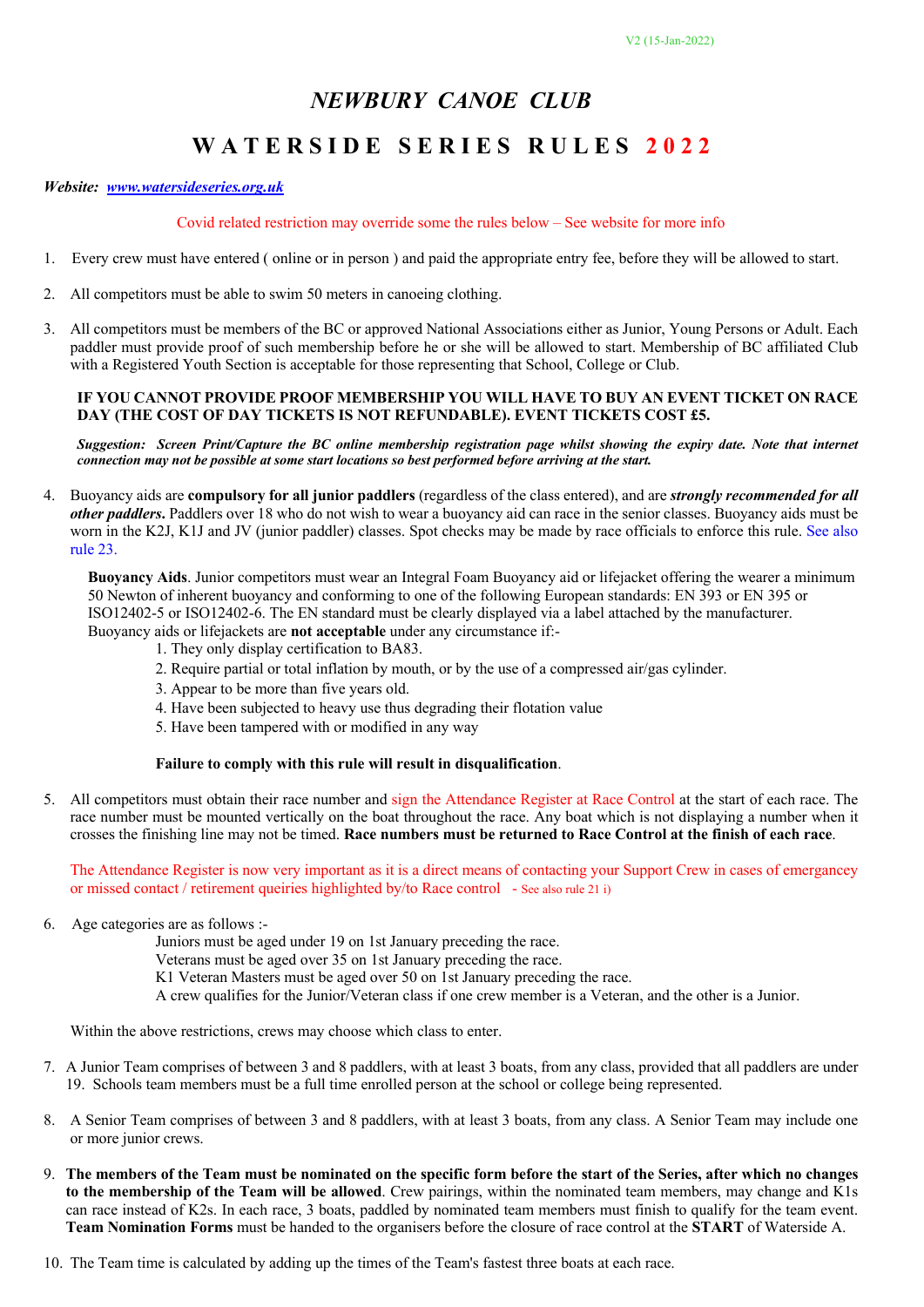- 11. Competitors in the Canadian classes (12 & 13) must use a single bladed paddle and their boats must not have a rudder.
- 12. Boats will be started at half minute intervals. Competitors may start (or join the queue waiting to start) at any time within the time limits published for each race, but it is the competitor's responsibility to ensure that they complete the course before the Finish Control is closed. Any competitor who starts or finishes before/after the stated times will not qualify for any Race award.
- 13. Competitors and their support crews must comply with instructions given by Race Officials, the pre-race safety briefing, or during the course of the race.

Failure to obey the instructions of a Race Official will result in a TIME PENALTY for each offence. For more serious offences, competitors may be DISQUALIFIED. The Race Committee has absolute discretion in such matters.

**Note**: Road Crossing Marshals have NO right to stop vehicles on the highway. Therefore crews are likely to be held for short periods until it is safe to continue.

- 14. No outside assistance is to be given to any competitor, except for minor feeding of crews, or for safety reasons.
- 15. a) West Mills Swing Bridge on the western approach to Newbury is a **COMPULSORY PORTAGE**. Crews must portage the bridge on the right hand bank, then paddle on to Newbury Lock and portage the lock. COMPETITORS WHO PORTAGE ACROSS THE BRIDGE WILL BE DISQUALIFIED. *( If your carrying a damaged boat – progress along the raod with care until the main 'High Street' next to Lloyds Bank, with care cross over the canal and follow the towpath to the finish line – get in before the finishline if possible )*

b) Bulls Lock (Race B) has a LOW swing bridge just before the lock (on the way out). Canal and River Trust have installed a landing stage on river right. This bridge is now a COMPULSORY PORTAGE (out & back). The Lock is then situated 50m from the bridge.

Competitors who paddle under these bridges (or through the bridge when open), will have a TWO MINUTE PENALTY added to their race time.

#### 16**. THE SAVERNAKE TUNNEL** ( Also know as Bruces tunnel)

- Overtaking to gain a race advantage is strickly not allowed and will be penaised.
- Overtaking SLOWER Crews (however slow) is strickly not allowed and will be penaised.
- Assistance to Capsized crew or crews in the water is a propriety.

- Passing a crew with the sole purpose of raising the alarm to the Marshals is permitted, communicate and agree this with

others in attendance.

- Passing a crew which is being assisted/recovered by other crew(s) or by Marshalls/safety boat is at the discretion of those assisting the rescue.

- Communicate and assist those around you especially if you are held back and are unstable or disorientated.
- There is NO support crew parking ( except to recover retiring crews )

- Crews held by marshals because of Canal traffic navigating the tunnel will have have their held time deducted – Let the marshals know your number on arrival.

- 17. Canal and River Trust strongly recommend that all competitors wear a buoyancy aid and have a whistle and waterproof torch attached to the buoyancy aid while paddling through the Savernake Tunnel.
- 18. At the turning point for Race B, it is essential that the marshal's instructions are followed, in order to avoid impeding other competitors. (See Rule 13).
- 19. All crews who have finished all four races are eligible for Series awards, K2 and C2 paddlers must have had the same partner for the whole series.
- 20. Every effort is made to present Prize giving as close to the end of the Finish Window as Possible. A short delay will exist for any Protests to be filed with Race Control. Protests after this time will be investigated but no guarantee is given to any results change. Protests must be presented on the official form available from Race Control.
- 21. The following rules apply equally to competitors and their support crews.

### **THERE IS AN INCREASING NUMBER OF COMPLAINTS FROM THE GENERAL PUBLIC EACH YEAR REGARDING THE BEHAVIOUR OF SUPPORT CREWS.** *REMEMBER THAT COMPETITORS MAY BE PENALISED FOR THE BEHAVIOUR OF THEIR SUPPORT CREW(S).*

a) Competitors and their support crews must show courtesy and consideration to other towpath users. Any trespassing, nuisance or damage caused by competitors or their support crews can lead to a crew's DISQUALIFICATION.